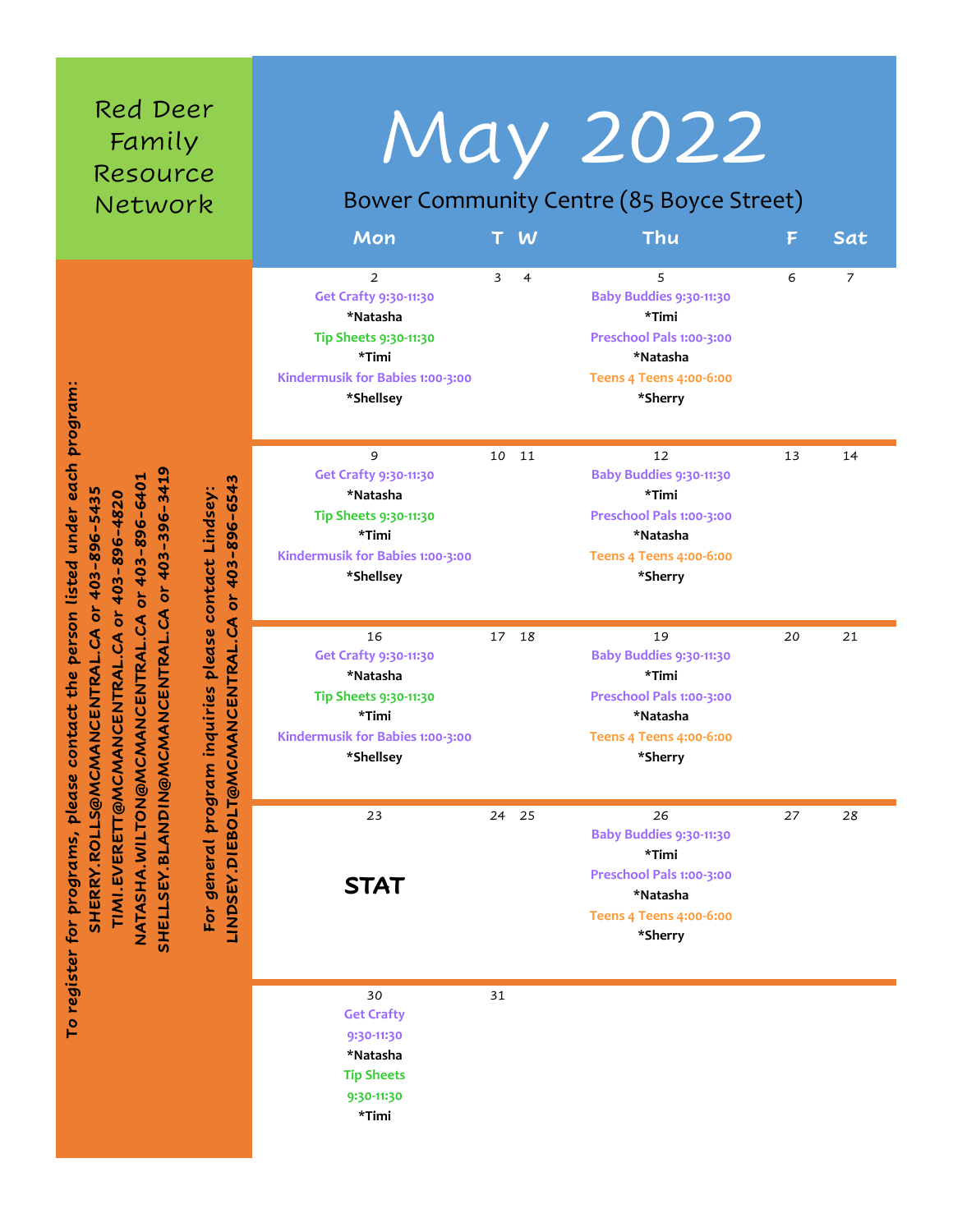| Red Deer<br>Family<br>Resource<br>Network                                                                                                                                                                                                                                                                                                                                                                                                                                    |              | Sun Mo            | May 2022<br>YMCA (6391-76th Street)<br><b>Tue</b>                                                                           | Wed            | Thu                                                       | Fri | Sat |
|------------------------------------------------------------------------------------------------------------------------------------------------------------------------------------------------------------------------------------------------------------------------------------------------------------------------------------------------------------------------------------------------------------------------------------------------------------------------------|--------------|-------------------|-----------------------------------------------------------------------------------------------------------------------------|----------------|-----------------------------------------------------------|-----|-----|
| contact the person listed under each program:<br>or 403-396-3419<br>NATASHA.WILTON@MCMANCENTRAL.CA or 403-896-6401<br>m<br>$-654.$<br>VANCENTRAL.CA or 403-896-5435<br>inquiries please contact Lindsey:<br>or 403-896-4820<br>or 403-896<br>CMANCENTRAL.CA<br>LINDSEY.DIEBOLT@MCMANCENTRAL.CA<br>TIMI.EVERETT@MCMANCENTRAL.CA<br><b>SHELLSEY.BLANDIN@M</b><br>For general program<br><b>SHERRY.ROLLS@MCM</b><br>please<br>register for programs,<br>$\overline{\mathsf{C}}$ | $\mathbf{1}$ | $\overline{2}$    | 3<br>Play & Learn 9:30-11:30<br>*Timi<br>Circle of Security 9:30-11:30<br>*Natasha<br>Youth @ the Y 3:00-5:30<br>*Shellsey  | $\overline{4}$ | 5<br><b>Empowered</b><br>Youth<br>3:00-5:00<br>*Shellsey  | 6   | 7   |
|                                                                                                                                                                                                                                                                                                                                                                                                                                                                              | 8            | 9                 | 10<br>Play & Learn 9:30-11:30<br>*Timi<br>Circle of Security 9:30-11:30<br>*Natasha<br>Youth @ the Y 3:00-5:30<br>*Shellsey | 11             | 12<br><b>Empowered</b><br>Youth<br>3:00-5:00<br>*Shellsey | 13  | 14  |
|                                                                                                                                                                                                                                                                                                                                                                                                                                                                              | 15           | 16                | 17<br>Play & Learn 9:30-11:30<br>*Timi<br>Circle of Security 9:30-11:30<br>*Natasha<br>Youth @ the Y 3:00-5:30<br>*Shellsey | 18             | 19<br><b>Empowered</b><br>Youth<br>3:00-5:00<br>*Shellsey | 20  | 21  |
|                                                                                                                                                                                                                                                                                                                                                                                                                                                                              | 22           | 23<br><b>STAT</b> | 24<br>Play & Learn 9:30-11:30<br>*Timi<br>Circle of Security 9:30-11:30<br>*Natasha<br>Youth @ the Y 3:00-5:30<br>*Shellsey | 25             | 26<br><b>Empowered</b><br>Youth<br>3:00-5:00<br>*Shellsey | 27  | 28  |
|                                                                                                                                                                                                                                                                                                                                                                                                                                                                              | 29           | 30                | 31<br>Play & Learn 9:30-11:30<br>*Timi<br>Circle of Security 9:30-11:30<br>*Natasha<br>Youth @ the Y 3:00-5:30<br>*Shellsey |                |                                                           |     |     |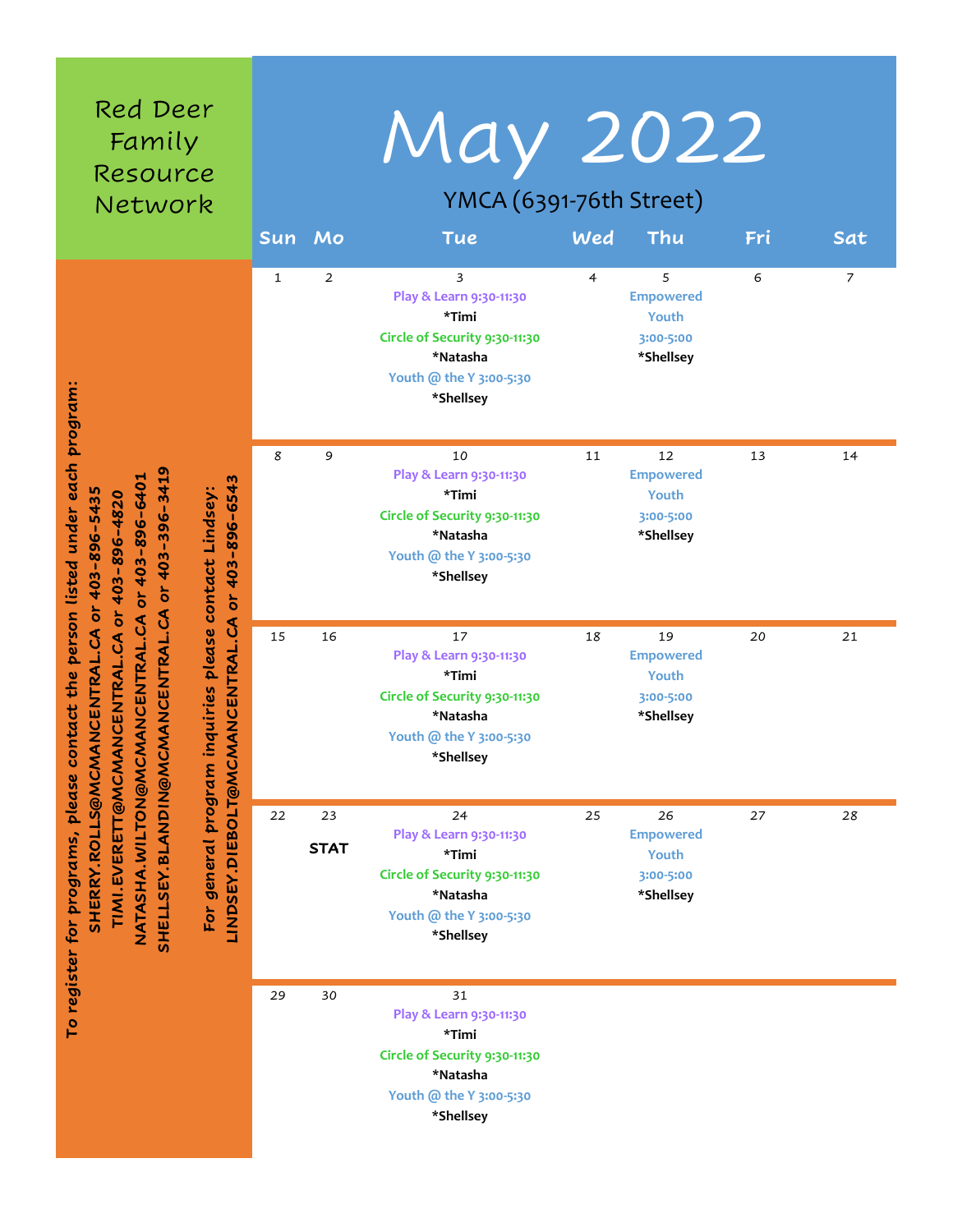| Red Deer<br>Family<br>Resource<br>Network                                                                                                                                                                                                                                                                                                                                                                                                             | Sun         | May 2022<br><b>Outdoor Programs</b><br>Wed<br>Thu<br>Mon<br>Fri<br>Sat<br><b>Tue</b> |                                                          |                                                                                                                                                                         |    |                                                                                                        |                                                                                    |  |
|-------------------------------------------------------------------------------------------------------------------------------------------------------------------------------------------------------------------------------------------------------------------------------------------------------------------------------------------------------------------------------------------------------------------------------------------------------|-------------|--------------------------------------------------------------------------------------|----------------------------------------------------------|-------------------------------------------------------------------------------------------------------------------------------------------------------------------------|----|--------------------------------------------------------------------------------------------------------|------------------------------------------------------------------------------------|--|
| contact the person listed under each program:<br>or 403-396-3419<br>or 403-896-6401<br>or 403-896-6543<br>inquiries please contact Lindsey:<br>VANCENTRAL.CA or 403-896-5435<br>403-896-4820<br>$\delta$<br>CMANCENTRAL.CA<br>NATASHA.WILTON@MCMANCENTRAL.CA<br>LINDSEY.DIEBOLT@MCMANCENTRAL.CA<br>TIMI.EVERETT@MCMANCENTRAL.CA<br><b>SHELLSEY.BLANDIN@M</b><br>For general program<br><b>SHERRY.ROLLS@MCM</b><br>please<br>To register for programs, | $\mathbf 1$ | $\overline{2}$                                                                       | 3<br>Playground<br>Pals<br>1:00-2:30<br>*Natasha         | $\overline{4}$                                                                                                                                                          | 5  | 6<br><b>Mother's Day</b><br><b>Fun</b><br><b>Self-Care</b><br><b>Journals</b><br>1:00-2:00<br>*Natasha | $\overline{7}$<br>PCN Fun Run!<br>9:00-2:00<br>Canada 150<br>Square in<br>Capstone |  |
|                                                                                                                                                                                                                                                                                                                                                                                                                                                       | 8           | 9                                                                                    | 10<br>Playground<br><b>Pals</b><br>1:00-2:30<br>*Natasha | 11<br>Early Exploration 9:30-11:30<br>*Shellsey<br>Art in The Park 10:00-11:30<br>*Timi<br><b>Walk &amp; Play</b><br><b>With Parent Resources</b><br>1:00-2:30<br>*Timi | 12 | 13<br><b>Friday Fun</b><br><b>Times</b><br>10:00-12:00<br>*Shellsey                                    | 14<br>Touch a<br>Truck!<br>10:00-4:00<br>Crossroads<br>Church                      |  |
|                                                                                                                                                                                                                                                                                                                                                                                                                                                       | 15          | 16                                                                                   | 17<br>Playground<br><b>Pals</b><br>1:00-2:30<br>*Natasha | 18<br>Early Exploration 9:30-11:30<br>*Shellsey<br>Car Seat Safety 10:00-12:00<br>*Timi<br>Playground Pals 10:00-12:00<br>*Natasha                                      | 19 | 20<br><b>Friday Fun</b><br><b>Times</b><br>10:00-12:00<br>*Shellsey                                    | 21                                                                                 |  |
|                                                                                                                                                                                                                                                                                                                                                                                                                                                       | 22          | 23<br><b>STAT</b>                                                                    | 24<br>Playground<br>Pals<br>1:00-2:30<br>*Natasha        | 25<br>Early Exploration 9:30-11:30<br>*Shellsey<br><b>Walk &amp; Play</b><br><b>With Parent Resources</b><br>1:00-2:30<br>*Timi                                         | 26 | 27<br><b>Friday Fun</b><br><b>Times</b><br>10:00-12:00<br>*Natasha                                     | 28                                                                                 |  |
|                                                                                                                                                                                                                                                                                                                                                                                                                                                       | 29          | 30                                                                                   | 31<br>Playground<br>Pals<br>1:00-2:30<br>*Natasha        |                                                                                                                                                                         |    |                                                                                                        |                                                                                    |  |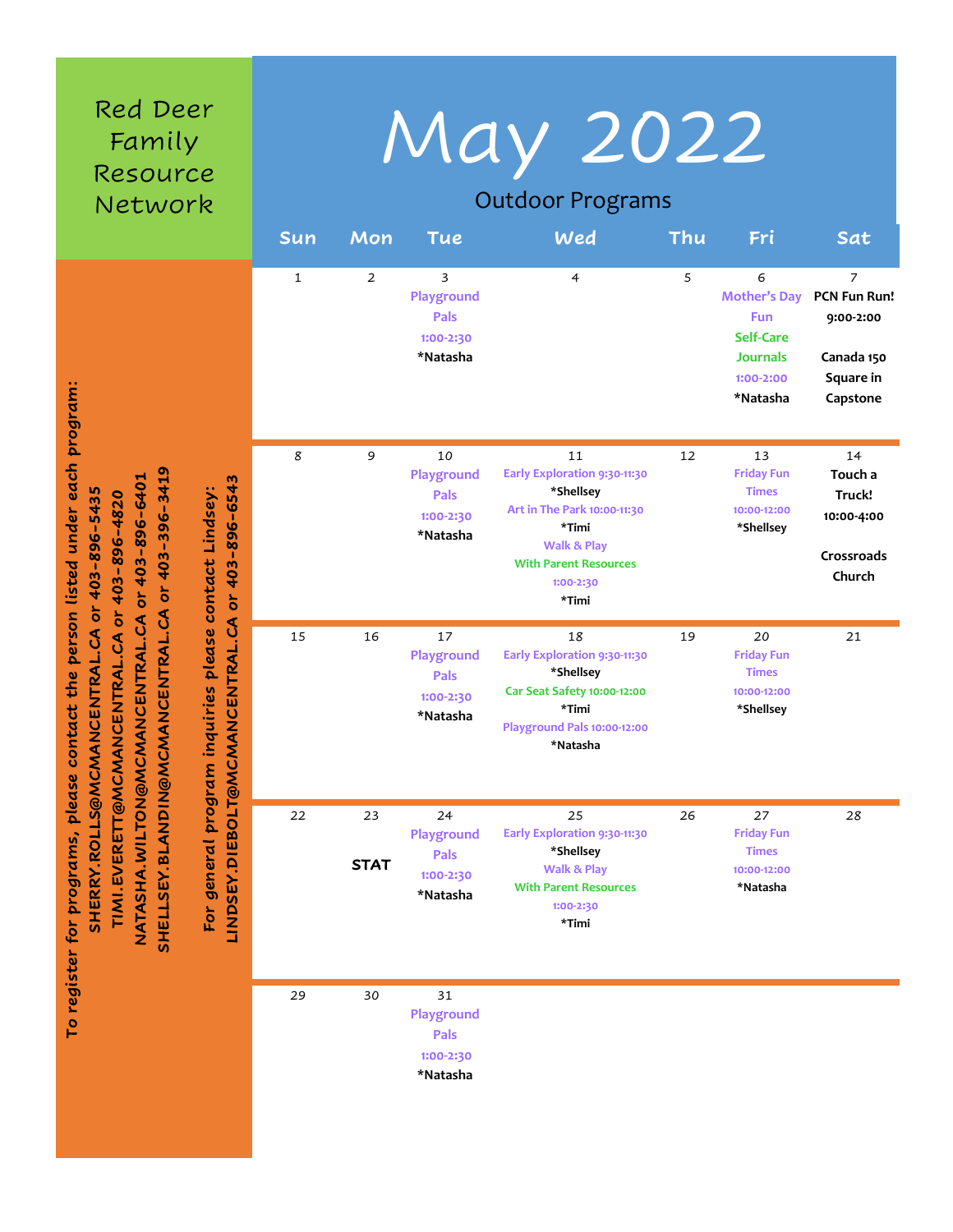| Red Deer<br>Family<br>Resource<br>Network                                                                                                                                                                                                                                                                                                                                                                                        | Sun          | Mon                                                                                | <b>Tue</b>                                                       | Wed                                                                      | May 2022<br>Virtual Programs & Programs at McMan<br>Thu                                                                               | Fri | Sat |
|----------------------------------------------------------------------------------------------------------------------------------------------------------------------------------------------------------------------------------------------------------------------------------------------------------------------------------------------------------------------------------------------------------------------------------|--------------|------------------------------------------------------------------------------------|------------------------------------------------------------------|--------------------------------------------------------------------------|---------------------------------------------------------------------------------------------------------------------------------------|-----|-----|
| contact the person listed under each program:<br>or 403-396-3419<br>or 403-896-6401<br>or 403-896-6543<br>inquiries please contact Lindsey:<br>SHERRY.ROLLS@MCMANCENTRAL.CA or 403-896-5435<br>or 403-896-4820<br>CMANCENTRAL.CA<br>NATASHA.WILTON@MCMANCENTRAL.CA<br>LINDSEY.DIEBOLT@MCMANCENTRAL.CA<br>TIMI.EVERETT@MCMANCENTRAL.CA<br>general program<br><b>SHELLSEY.BLANDIN@M</b><br>please<br>register for programs,<br>For | $\mathbf{1}$ | $\overline{2}$<br><b>Safety Before</b><br><b>Driving</b><br>4:00-6:00<br>*Sherry   | 3<br><b>Virtual Circle</b><br>Time<br>2:00-3:00<br>*Timi         | $\overline{4}$                                                           | 5<br><b>Virtual Create</b><br><b>With Me</b><br>10:00-11:00<br>*Natasha<br><b>Virtual Art</b><br><b>Attack</b><br>2:00-3:00<br>*Timi  | 6   | 7   |
|                                                                                                                                                                                                                                                                                                                                                                                                                                  | 8            | 9<br><b>Safety Before</b> Virtual Circle<br><b>Driving</b><br>4:00-6:00<br>*Sherry | 10<br><b>Time</b><br>2:00-3:00<br>*Timi                          | 11<br><b>Virtual Youth</b><br><b>Book Club</b><br>4:00-5:30<br>*Shellsey | 12<br><b>Virtual Create</b><br><b>With Me</b><br>10:00-11:00<br>*Natasha<br><b>Virtual Art</b><br><b>Attack</b><br>2:00-3:00<br>*Timi | 13  | 14  |
|                                                                                                                                                                                                                                                                                                                                                                                                                                  | 15           | 16<br><b>Safety Before</b><br><b>Driving</b><br>4:00-6:00<br>*Sherry               | 17<br><b>Virtual Circle</b><br>Time<br>2:00-3:00<br>*Timi        | 18<br><b>Virtual Youth</b><br><b>Book Club</b><br>4:00-5:30<br>*Shellsey | 19<br><b>Virtual Create</b><br><b>With Me</b><br>10:00-11:00<br>*Natasha<br><b>Virtual Art</b><br><b>Attack</b><br>2:00-3:00<br>*Timi | 20  | 21  |
|                                                                                                                                                                                                                                                                                                                                                                                                                                  | 22           | 23<br><b>STAT</b>                                                                  | 24<br><b>Virtual Circle</b><br><b>Time</b><br>2:00-3:00<br>*Timi | 25<br><b>Virtual Youth</b><br><b>Book Club</b><br>4:00-5:30<br>*Shellsey | 26<br><b>Virtual Create</b><br><b>With Me</b><br>10:00-11:00<br>*Natasha<br><b>Virtual Art</b><br><b>Attack</b><br>2:00-3:00<br>*Timi | 27  | 28  |
| <b>P</b>                                                                                                                                                                                                                                                                                                                                                                                                                         | 29           | 30<br><b>Safety Before</b><br><b>Driving</b><br>4:00-6:00<br>*Sherry               | 31<br><b>Virtual Circle</b><br><b>Time</b><br>2:00-3:00<br>*Timi |                                                                          |                                                                                                                                       |     |     |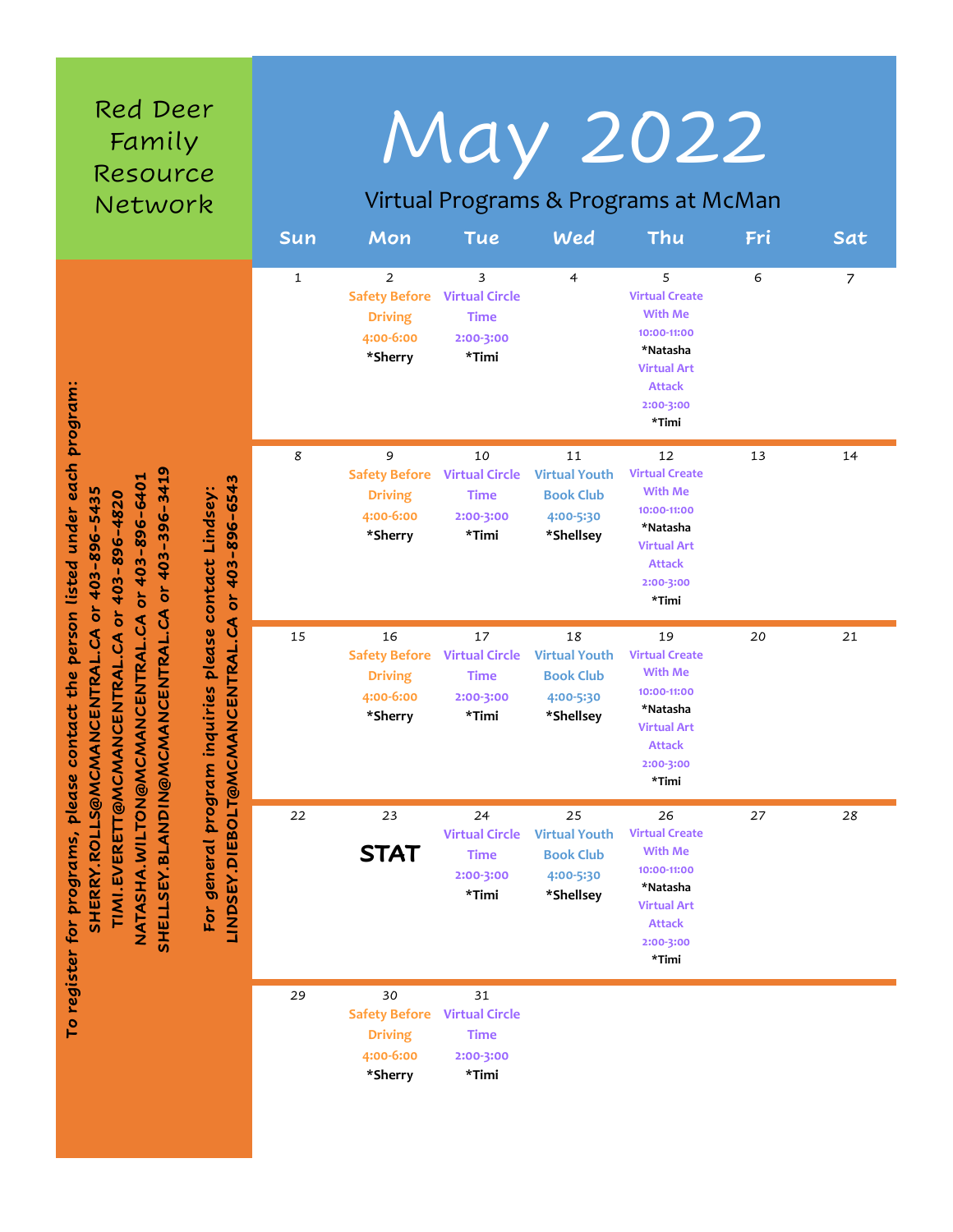# **May Youth & Parent Enrichment Program Info**

**Youth @ the Y:** Let's have some fun. We will have board games, crafts and learning experiences, all with friends our age. We have different themes for each get together to keep us learning and interested.

**Empowered Youth:** This is a youth program for children ages 7-13yrs old. It is a group that will share ways to feel more comfortable with who they are, what they do and like, and how to stand tall and strong in their own bodies. We will be using the Big Life Journals to help us to move forward in our awesome lives.

**Youth Book Club:** Book club is a way to share the love of reading and imagination together with others who love it. It's also a great opportunity for youth who are wanting to give a book club a shot. 2-3 chapters will be read by Shellsey, and then there will be a craft or experience to share afterward.

### **FOR MORE INFORMATION OR TO REGISTER FOR THE PROGRAMS LISTED ABOVE CONTACT SHELLSEY.BLANDIN@MCMANCENTRAL.CA OR 403-396-3419**

**Safety Before Driving:** Teens ages 13 and up. In this Safety Driving Workshop, teens will feel more prepared and confident to write and pass their learner's license GLD test. Most young drivers overestimate their driving abilities and underestimate the risks of driving. Crash rates are especially high during the first year of unsupervised driving. Teens will learn the importance of Safety Before Driving. Included in this safety before driving program, parents and teens will be required to sign a contract. This contract is to give teens obligations that will support their parent's requests. The RCMP will be attending the group to share/teach teens some skills to develop the experience to be consistent and improve their driving ability.

**Teens 4 Teens:** is designed for youth ages 13 to 18. This free Teens 4 Teens Youth Club will demonstrate the value of healthy friendships and increase the teen's confidence, as they connect with positive peers. Youth will aim to have fun, laugh, and make new friends, crafts, fun games, and snacks. No cell phone use during the teens 4 teens group time please.

### **FOR MORE INFORMATION OR TO REGISTER FOR THE PROGRAMS LISTED ABOVE CONTACT SHERRY.ROLLS@MCMANCENTRAL.CA OR 403-896-5435**

**Car Seat Safety:** Have questions about your car seat installation? Book a time slot with our car seat safety technician to have it checked!

#### **FOR MORE INFORMATION OR TO REGISTER FOR THE PROGRAMS LISTED ABOVE CONTACT TIMI.EVERETT@MCMANCENTRAL.CA OR 403-896-4820**